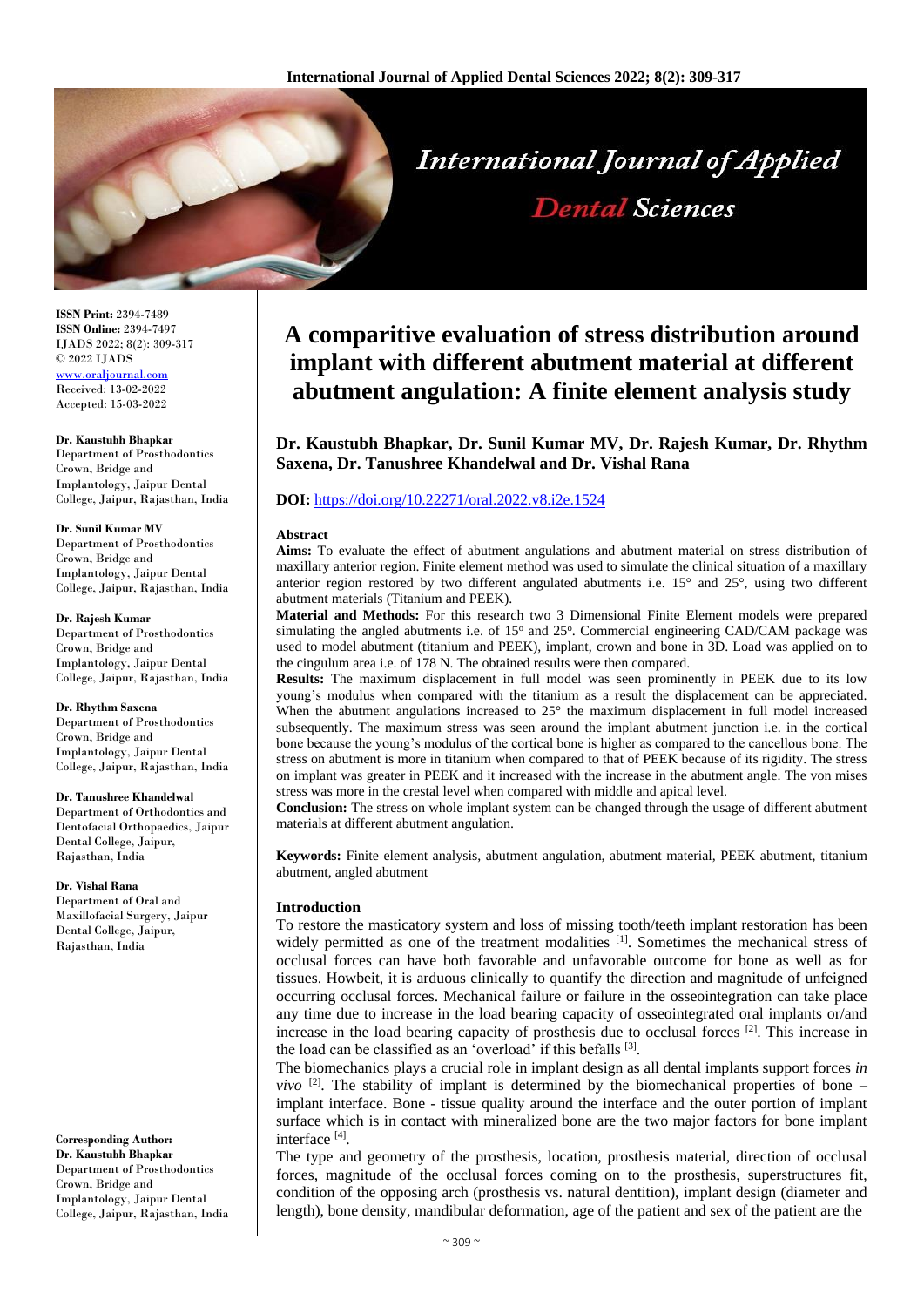elements that may influence bone– implant interface <sup>[2]</sup>. The internal and external structure of bone tissue may get influence due to the abutment angulation which is a mechanical variable <sup>[5]</sup>. Thus, the action of the bone is associated to the distortion and stress acting on to it. The relation between angled abutments and stress is still a matter of debate [6].

The figure of bone loss cannot be accurately vaticinate when the tooth/teeth are lost in anterior maxilla<sup>[7]</sup>. This This leads to the placement of implant in different and exaggerated angulations due to alteration in bone morphology and also to content space as well as for esthetic purpose<sup>[8]</sup>. Most occlusal loads are at an angle to the long axis of the implants specifically in anterior region. But when the forces are off axis, the bone surrounding single-tooth implants may get into overload. This creates a contention when evaluating clinical reports given by Eger *et al.* <sup>[9]</sup> and Sethi *et al.* <sup>[10]</sup> These authors draw the inference that angulated abutments may be considered a satisfactory restorative preference when implants are not placed in supreme axial positions.

The forces on to the implants are directly pass on to the bone because there is no periodontal ligament around the implant [11] . The absence of PDL at the implant-bone interface causes moderation in the proprioception, which can sometime cause immoderation stress in the restoration and breakage of the porcelain restoration. The occlusal or incisal forces are transferred to the prosthesis, implant, and the bone around the implant, respectively. Prosthetic design and material selection influence the distribution of stress on prosthetic structures, implants, and bones. These stresses can lead to bone resorption around the implant and the loss of implants [12].

The poly-ether-ether-ketone (PEEK) material is a synthetic thermoplastic polymer evinces high mechanical performance [13] . PEEK was developed in 1978, used in industrial applications in 1980s and started in the medicinal field in the late 1990s  $[14, 15]$ . PEEK is a biologically inert material  $[16]$ . It is a degradation-resistant material during various sterilization processes. Furthermore, it is economical and allows magnetic resonance imaging  $(MRI)$   $[17]$ . PEEK has low elastic of modulus which is close to the bone. Due to same intention, this material is used in fixed prosthetic treatment. It is light in weight, flexible, and hard to break material. Its quality of easy handling and easy to be processed in oral cavity also reinforce its use.

Various techniques based on strain-gauge, photoelasticity and finite element analysis (FEA) based studies have been used to study stress around implant region and in the components of implant-supported with fixed restorations [18].

To investigate the effect of the biomechanical properties of prostheses, abutment, and screw on dental implants, Finite element analysis (FEA) is an essential tool  $[19]$ . It is extensively used in implant dentistry to evaluate the complication from a biomechanical point of view. FEA is a numerical stress analysis technique and simplifications and assumptions are the limitations of FEA studies. Despite the fact that advanced computer technology is used to recover results from simulated models, numerous factors affecting clinical features such as implant macro and micro design, material properties, loading conditions and boundary conditions are neglected. Therefore, correlating preclinical and long-term clinical studies with FEA results may assist to

validate research models [18].

# **Materials and Methods Sample Size**

In this study a maxillary and a mandibular arch were modeled on the basis of their CBCT images.

# **Armamentariums**

**The following Software was used**

- DELL ALIENWARE intel i7 2.9 GHz processor with 32 GB RAM and 8 GB dedicated graphic hardware.
- GEOMAGIC modelling software was used for the construction of geometric model.
- ALTAIR HYPERMESH by Altair Engineering Inc. (Troy, Michigan, United States) software was used to create mesh models with 4 different defects.
- ALTAIR HYPERMESH by Altair Engineering Inc. (Troy, Michigan, United States) for windows was used to fuse the model of maxilla with PDL, Bone etc.
- ALTAIR OPTISTRUCT by Altair Engineering Inc. (Troy, Michigan, United States) Finite Element (FE) solver was used to perform the simulation.
- ALTAIR HYPERVIEW by Altair Engineering Inc. (Troy, Michigan, United States) was used to read finite element results, generate result images & extract stress data from simulation.

# **Selection Criteria**

# **Inclusion Criteria**

- 1. Digitalized maxillary and mandibular model with all permanent teeth present.
- 2. Class I occlusion.
- 3. Ideal tooth anatomy.

# **Exclusion Criteria**

- 1. Maxillary and mandibular model comprising of deciduous or mixed dentition.
- 2. Class II & class III occlusion.
- 3. Root canal treated tooth.
- 4. Tooth having any kind of prosthesis.

# **Materials**

- A Cone Beam Computed Tomography (CBCT) of the maxillary jaw of fully developed adult skull with maxillary bone was taken.
- CBCT output was taken as an \*.stl file & was sent for processing.
- Computer Aided Design (CAD) was constructed using the information of CBCT.
- A Finite Element Model (FEM) was created with the help of a CAD model.

# **Model details**

Implant: Implant used in this study was Noble Biocare.

Source: Noble Biocare – Noble replace and Replace Select Tapered Procedures manual Catalogue pg. no. 14 & 15. Implant sketch & dimensions are taken from the same catalogue. Fig.1 and table 1

From the table: RP 4.3: 4.3 x 11.5 mm Implant was selected.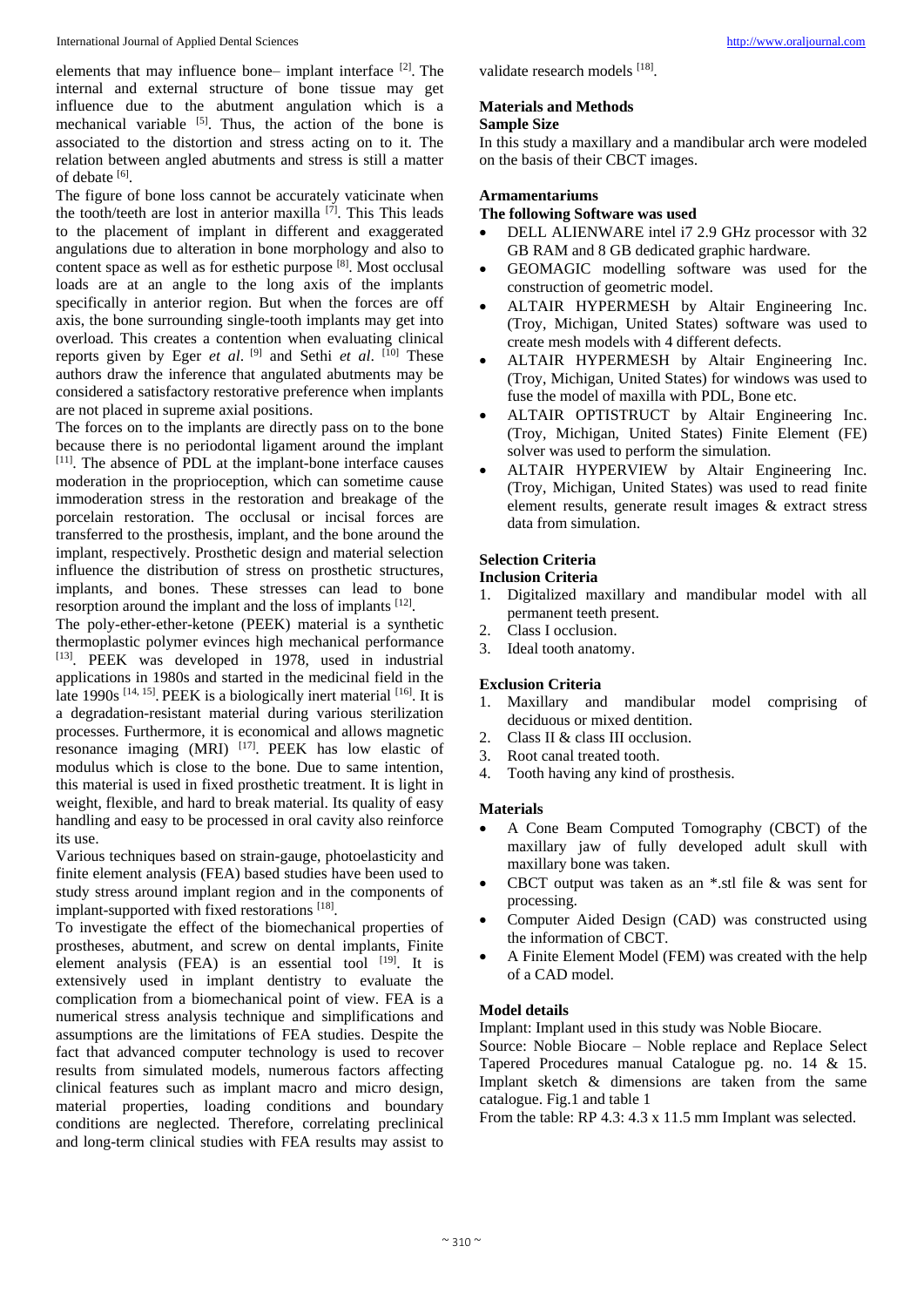

**Fig 1:** Implant sketch from Nobel biocare – Noble Biocare – Noble replace and Replace Select Tapered Procedures manual Catalogue

**Table 1:** Implant dimensions from Nobel biocare – Noble Biocare – Noble replace and Replace Select Tapered Procedures manual Catalogue

|                 |               |                        |    | ĸ               |                       |                        | E                 |                          |                         |                          |                 |                              |                            |
|-----------------|---------------|------------------------|----|-----------------|-----------------------|------------------------|-------------------|--------------------------|-------------------------|--------------------------|-----------------|------------------------------|----------------------------|
| <b>Platform</b> |               | <b>Bevel</b><br>height |    | Doha.<br>height | <b>Bevel</b><br>angle | <b>Thread</b><br>pitch | Major<br>diameter | <b>Minor</b><br>diameter | <b>Thread</b><br>height | <b>Overall</b><br>length | Tip<br>diameter | <b>Abutment</b><br>interface | <b>Bridge</b><br>interface |
|                 |               |                        |    |                 |                       |                        |                   |                          |                         |                          |                 |                              |                            |
|                 |               |                        | B1 | B <sub>2</sub>  |                       |                        |                   |                          |                         |                          |                 |                              |                            |
|                 | $-4.3x11.5mm$ | 0.2                    |    | $.5 \, 0.75$    | $45^{\circ}$          | 0.71                   | 4.3               | 3.67                     | 10.5                    | 12.1                     | 2.50            | 34                           | 3.9                        |
| RP<br>4.3       | 4.3v13mm      | 0.2                    |    | $.5 \, 0.75$    |                       | 0.71                   | 4.3               | 3.67                     | 12.07                   | 13.6                     | 2.50            | 3.4                          | 3.9                        |
|                 | $4.3x10$ rnin | 0.2                    |    | $.5 \, 0.75$    | $45^{\circ}$          | $_{0.71}$              | 4.3               | 3.67                     | 15.12                   | 16.6                     | 250             | 3.4                          | 3.9                        |

## **Cad model images**

The CAD model images for implant, screw, abutment and complete assembly, crown on abutment are shown in Fig. 2 (The image is not an engineering drawing and are not to scale).



**Fig 2:** The CAD model images showing implant, screw, abutment and crown on abutment

## **Material properties**

All the components were presumed to be isotropic, linear elastic and homogenous. The Poisson's ratio and Young's modulus of elasticity of the materials were assimilated into the model. The corresponding mechanical properties

(Young's modulus and Poisson's ratio) were obtained from the literature. (Table 2)

|  |  | Table 2: Material properties |
|--|--|------------------------------|
|--|--|------------------------------|

|                      | Anatomic structure   Young Modulus (MPa)   Poisson's Ratio (μ) |      |
|----------------------|----------------------------------------------------------------|------|
| <b>Cortical Bone</b> | 17400                                                          | 0.3  |
| cancellous Bone      | 1740                                                           | 0.3  |
| Titanium             | 110000                                                         | 0.35 |
| <b>PEEK</b>          | 4100                                                           | 0.4  |
| Zirconia             | 205000                                                         | 0.2  |
| Glass Ionomer (GIC)  | 12000                                                          | 0.25 |

## **Boundary conditions Validation of Model**

This was a stage for trial run of FEA. It was a stage for element quality check. Element qualities like Warpage and Aspect Ratio were checked & required modifications were done in the model to improve the element quality.

## **Application of Boundary Conditions**

Boundary Conditions define the way model is held or fixed in the FE space & the way forces are applied on the model.

## **Fixing the Model**

Base of the Bone was fixed and locked for moving in any direction. As per FEM, nodes on the selected surfaces were locked in all Degrees of Freedom. This restricted the displacement of these nodes in all direction. This way model was locked / fixed in the FEA space for further evaluation and solving. Fig.3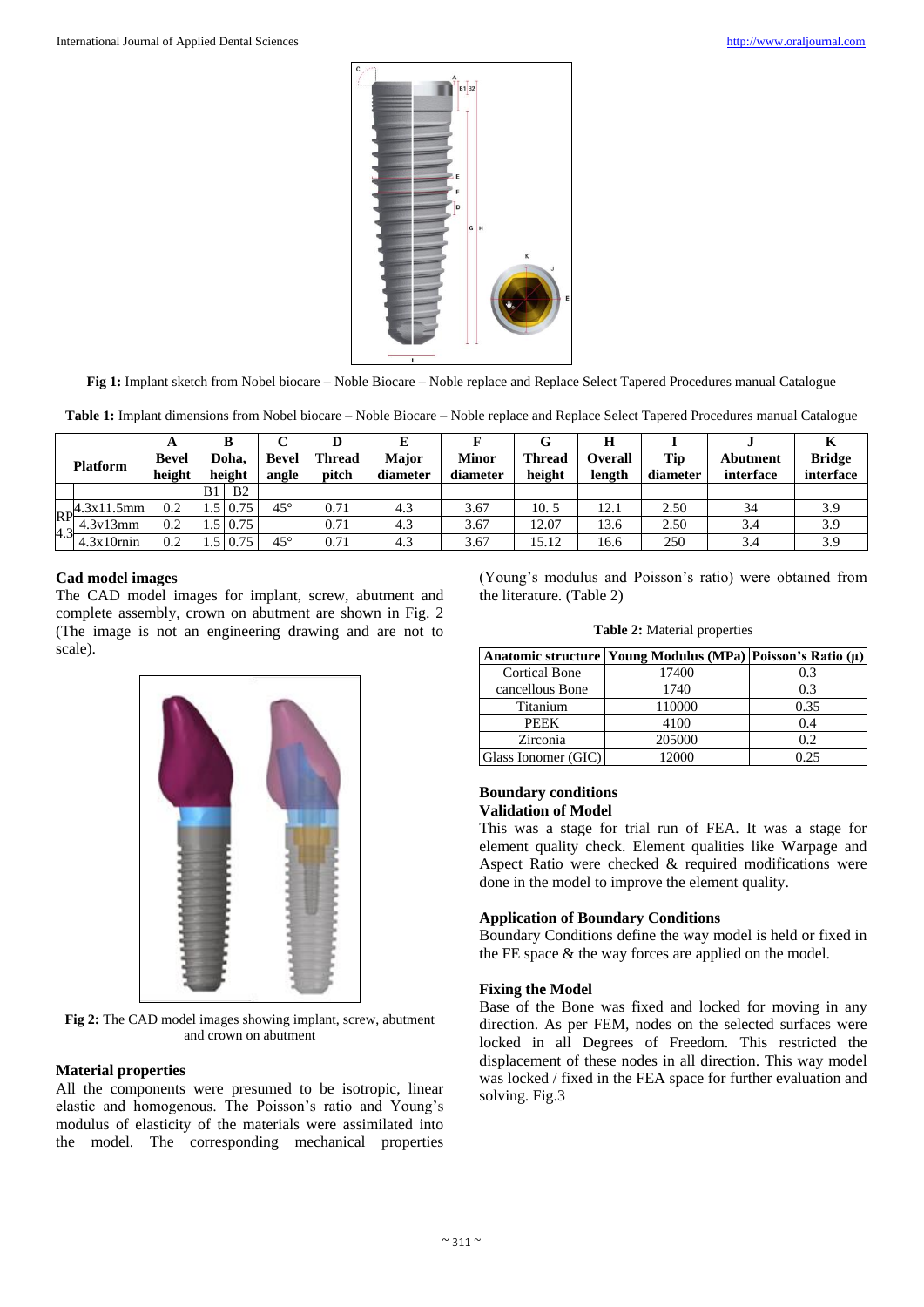

**Fig 3:** Locking of model and nodes and the vertical load is applied for further evaluation.

## **Results**

The stress distribution in full model, implant, abutment, cortical bone and cancellous bone with different abutment material and different abutment angulation in the maxillary central incisor sections were compared under vertical loading forces.

When making comparisons, maximum stress values were considered for both abutment material and abutment angulation conditions. (Table: 3-6)

Data for von Mises stresses were produced numerically, color-coded and compared among the models. (Fig. 4-8) The current FEM study attempts to evaluate and compare von mises stress at different abutment angulation that is 15° and 25° with different abutment material ie. Titanium and PEEK. The von mises stress and signed von mises stress is evaluated in cortical and cancellous bone and also in abutment and implant.

|                |                      |             |                    |                                                                                             |                       | Max. Stress Von. Mises Stress (Mpa) |       |        |        | Max. Signed Von. Mises Stress (Mpa) |                                                                            |                                                                          |                                                                          |
|----------------|----------------------|-------------|--------------------|---------------------------------------------------------------------------------------------|-----------------------|-------------------------------------|-------|--------|--------|-------------------------------------|----------------------------------------------------------------------------|--------------------------------------------------------------------------|--------------------------------------------------------------------------|
| N <sub>0</sub> | S. Abutment<br>Angle | Model       | Abutment           | Max.<br>Displacement Stress Cancellous Cortical Abutment Implant Cancellous r<br>Model (mm) | Max.<br>Full<br>Model |                                     |       |        |        | <b>Tension</b><br><b>Bone</b>       | <b>Compression</b><br><b>Stress in</b><br><b>Cancellous</b><br><b>Bone</b> | $Tension_{\sim}$<br><b>Stress</b><br>m<br><b>Cortical</b><br><b>Bone</b> | <b>Compression</b><br><b>Stress in</b><br><b>Cortical</b><br><b>Bone</b> |
|                | $15^{\circ}$         | Model - 11' | Titanium           | 0.031                                                                                       | 358                   | 4.4                                 | 49.74 | 140.58 | 102.61 | 2.86                                | 4.31                                                                       | 27.38                                                                    | 49.74                                                                    |
| 2              |                      | Model - 2   | Peek               | 0.044                                                                                       | 358                   | 4.49                                | 102   | 79.62  | 115    | 2.98                                | 4.31                                                                       | 57.83                                                                    | 102.27                                                                   |
| 3              | $25^\circ$           |             | Model - 3 Titanium | 0.033                                                                                       | 371                   | 4.35                                | 49    | 124.86 | 103    | 4.04                                | 4.08                                                                       | 28.06                                                                    | 48.65                                                                    |
| $\overline{4}$ |                      | Model - 4   | Peek               | 0.047                                                                                       | 373                   | 4.83                                | 79.65 | 59.87  | 120.77 | 4.41                                | 4.08                                                                       | 54.66                                                                    | 79.65                                                                    |

**Table 3:** Describes the the max Von. Mises and max. Signed Von Stress distribution in full model, implant, abutment, cortical bone and cancellous bone with different abutment material and different abutment angulation in the maxillary central incisor sections.

**Table 4:** Describes the the max Von. Mises and Signed Von mises Stress at different implant levels i.e. at crestal level, middle level, apical level.

|  |                 |           |                                | Max. Von. Mises Stress |       |       | Max. Signed Von. Mises Stress (Mpa) |                    |                |               |                |               |
|--|-----------------|-----------|--------------------------------|------------------------|-------|-------|-------------------------------------|--------------------|----------------|---------------|----------------|---------------|
|  |                 |           |                                | (Mpa)                  |       |       | Crestal                             |                    | Middle         |               | Apical         |               |
|  | <b>Abutment</b> | Model     | Abutment Crestal middle Apical |                        |       |       | <b>Tension</b>                      | <b>Compression</b> | <b>Tension</b> | Compression   | <b>Tension</b> | Compression   |
|  | Angle           |           |                                |                        |       |       | <b>Stress</b>                       | <b>Stress</b>      | <b>Stress</b>  | <b>Stress</b> | <b>Stress</b>  | <b>Stress</b> |
|  | 15              | Model - 1 | l Titanium                     | 102.61                 | 71.05 | 32.83 | 83.66                               | 102.61             | 45.94          | 71.05         | 21.54          | 32.83         |
|  |                 | Model - 2 | Peek                           | 15،                    | 53    | 23    | 92.28                               | 115.04             | 27.86          | 53.35         | 21.51          | 21.83         |
|  | 25              |           | Model - 3 Titanium             | 103                    | 71    | 26    | 79.59                               | 103.47             | 45.29          | 70.7          | 23.83          | 23.42         |
|  |                 | Model - 4 | Peek                           | 120.77                 | 57.69 | 25.97 | 86.19                               | 120.78             | 25.59          | 57.7          | 23.87          | 22.12         |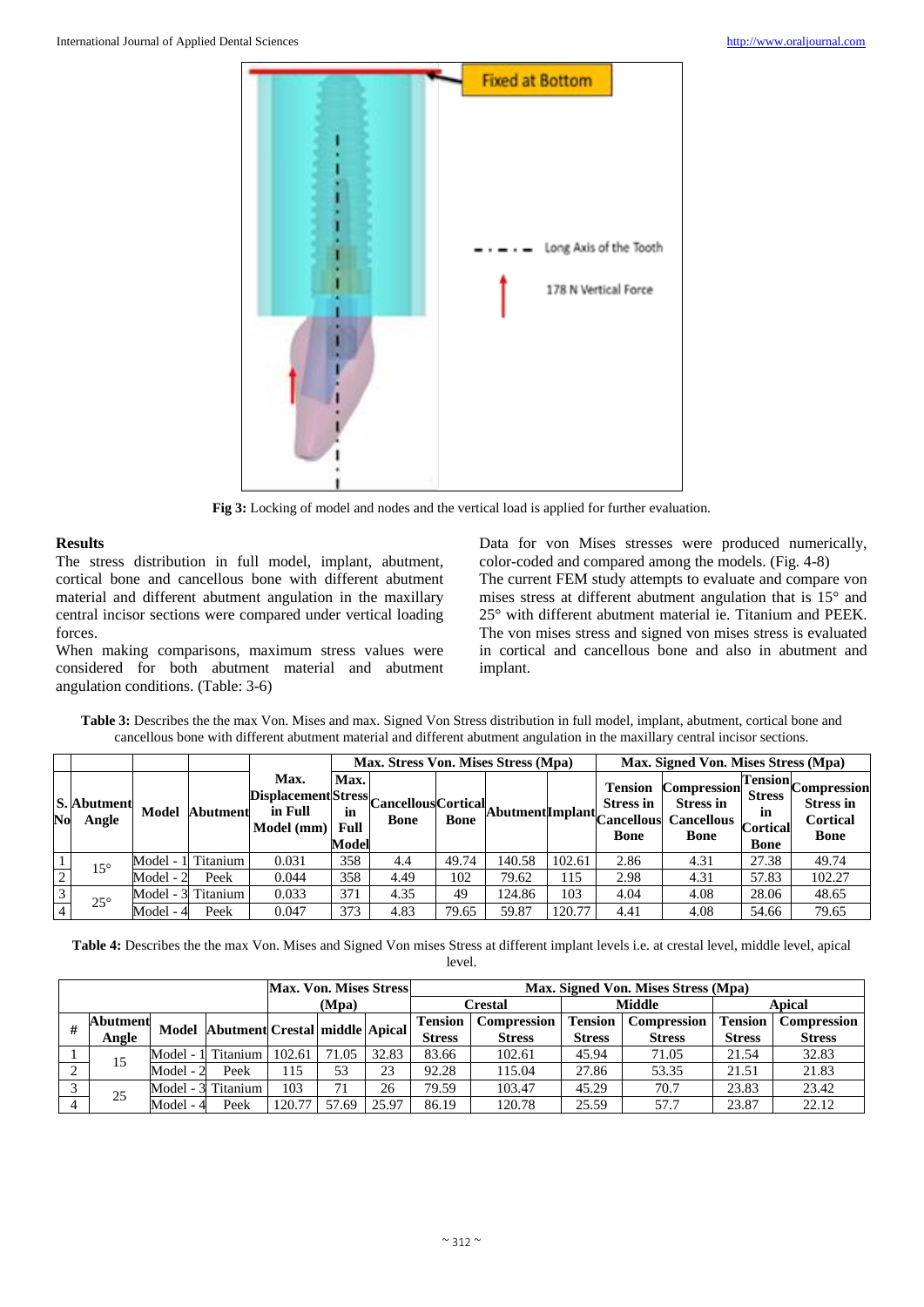Table 5: Evaluates the stress distribution was evaluated at abutment – implant junction with 15<sup>0</sup> and 25<sup>0</sup> abutment angulation in PEEK and

| ' itanium |  |
|-----------|--|
|           |  |
|           |  |

| Max. Von. Mises Stress for Abutment Implant Junction (Mpa) |             |          |                  |          |  |  |  |  |  |  |
|------------------------------------------------------------|-------------|----------|------------------|----------|--|--|--|--|--|--|
| <b>Abutment Angle</b>                                      | Model       | Abutment | <b>Magnitude</b> | Location |  |  |  |  |  |  |
|                                                            | $Model - 1$ | Titanium | 140              | Abutment |  |  |  |  |  |  |
|                                                            | $Model - 2$ | Peek     |                  | Implant  |  |  |  |  |  |  |
| 25                                                         | $Model - 3$ | Titanium | 125              | Abutment |  |  |  |  |  |  |
|                                                            | $Model-4$   | Peek     | 120              | Implant  |  |  |  |  |  |  |

Table 6: Evaluates the stress distribution was evaluated at abutment – screw junction with 15<sup>0</sup> and 25<sup>0</sup> abutment angulation in PEEK and Titanium

| Max. Von. Mises Stress for Abutment Screw Junction (Mpa) |             |          |                  |          |  |  |  |  |  |  |
|----------------------------------------------------------|-------------|----------|------------------|----------|--|--|--|--|--|--|
| <b>Abutment Angle</b>                                    | Model       | Abutment | <b>Magnitude</b> | Location |  |  |  |  |  |  |
|                                                          | $Model - 1$ | Titanium | 140              | Abutment |  |  |  |  |  |  |
|                                                          | $Model - 2$ | Peek     | 105              | Screw    |  |  |  |  |  |  |
| 25                                                       | $Model - 3$ | Titanium |                  | Abutment |  |  |  |  |  |  |
|                                                          | $Model-4$   | Peek     | 10               | Implant  |  |  |  |  |  |  |



**Fig 4:** 15° Abutment – Material Titanium



**Fig. 5:** 15° Abutment – Material PEEK



 $\sim$  313  $\sim$ **Fig 6:** 25° Abutment – Material Titanium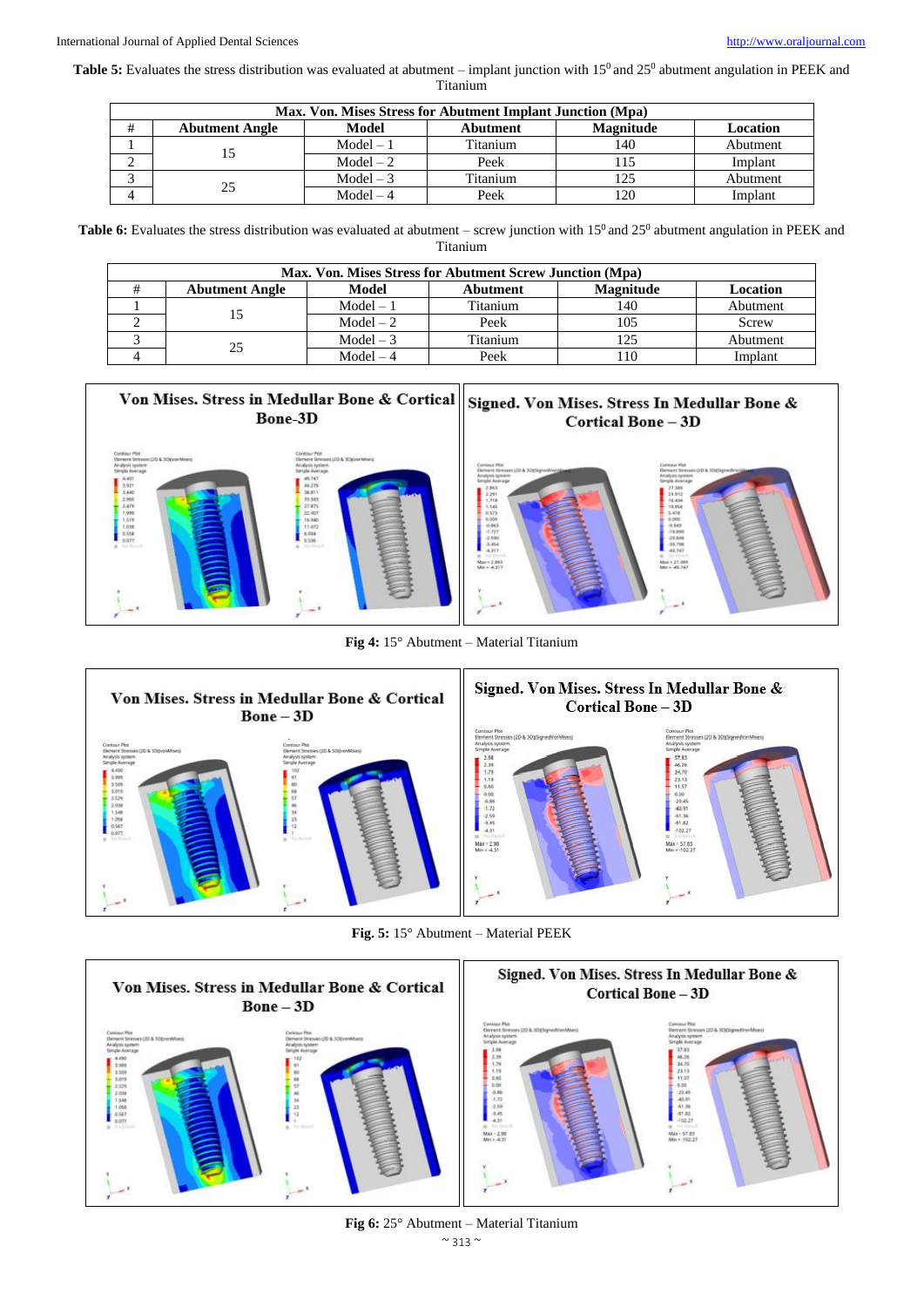

**Fig 7:** 25° Abutment – Material PEEK



**Fig 8:** Implant-Abutment & Abutment-Screw Junction

# **Discussion**

In 1976, Weinstein *et al*. were the first to use FEA in implant dentistry; subsequently. FEA was applied rapidly in the field of implant dentistry [20] . 3-D FE analyses are preferred to 2-D techniques because they are more representative of stress behavior on the supporting bone  $[21, 22]$ .

Stresses were calculated after applying load of 178N in vertical direction on the palatal surface of crown of maxillary central incisor region. According to the study done by Sumedha Kapoor  $^{[23]}$  during centric occlusion the lower incisors are close to the palatal surface of upper incisors and the load comes to the cingulum region which is in a labialapical direction. Nancy L. Clelland  $[24]$  stated in their study that occlusal load of 178N was applied along the long axis of each abutment. The amount and direction of the load selected was based on study by Eva Helkimo<sup>[25]</sup> and Gustaf Hellsing [26]. Ming-Lun-Hsu<sup>[27]</sup> further described in their study that occlusal forces at various angles affect the stress/strain distribution within different bone quality.

The clinician can position an angled abutment to attain prosthetically desired parallelism between implants or teeth. The use of angled abutments has become an increasingly

common practice because of patient's and clinician's expectations <sup>[28]</sup>. According to Dorothy E. Eger <sup>[9]</sup> report, In patients with distorted bony anatomy, an angled abutment permits the placement of implants in the most approving quantity and quality of available bone. Gelb and Lazzara<sup>[29]</sup> discussed the use of pre-angulated abutments as the treatment of choice when anatomic restrictions debar the axial placement of an implant.

Since many years, for superior results in implant treatment there have been consistent attempts to develop more aesthetic materials. Abrahamsson *et al*. made a claim that the prevention of soft tissue recession and crestal bone loss can be achieved by the material of the abutment [30].

Titanium for many years was the material of choice as an abutment due to material strength and resistance to distortion [31]. A systematic reviews by Sailer *et al.* [32] have shown outstanding results promoting titanium abutments as dependable material. However, a study done by Park *et al*. [33] stated that the major disadvantage of these abutments is their dark color can reflect through soft peri-implant tissues, creating a grayish appearance of implant mucosa, which is not esthetical.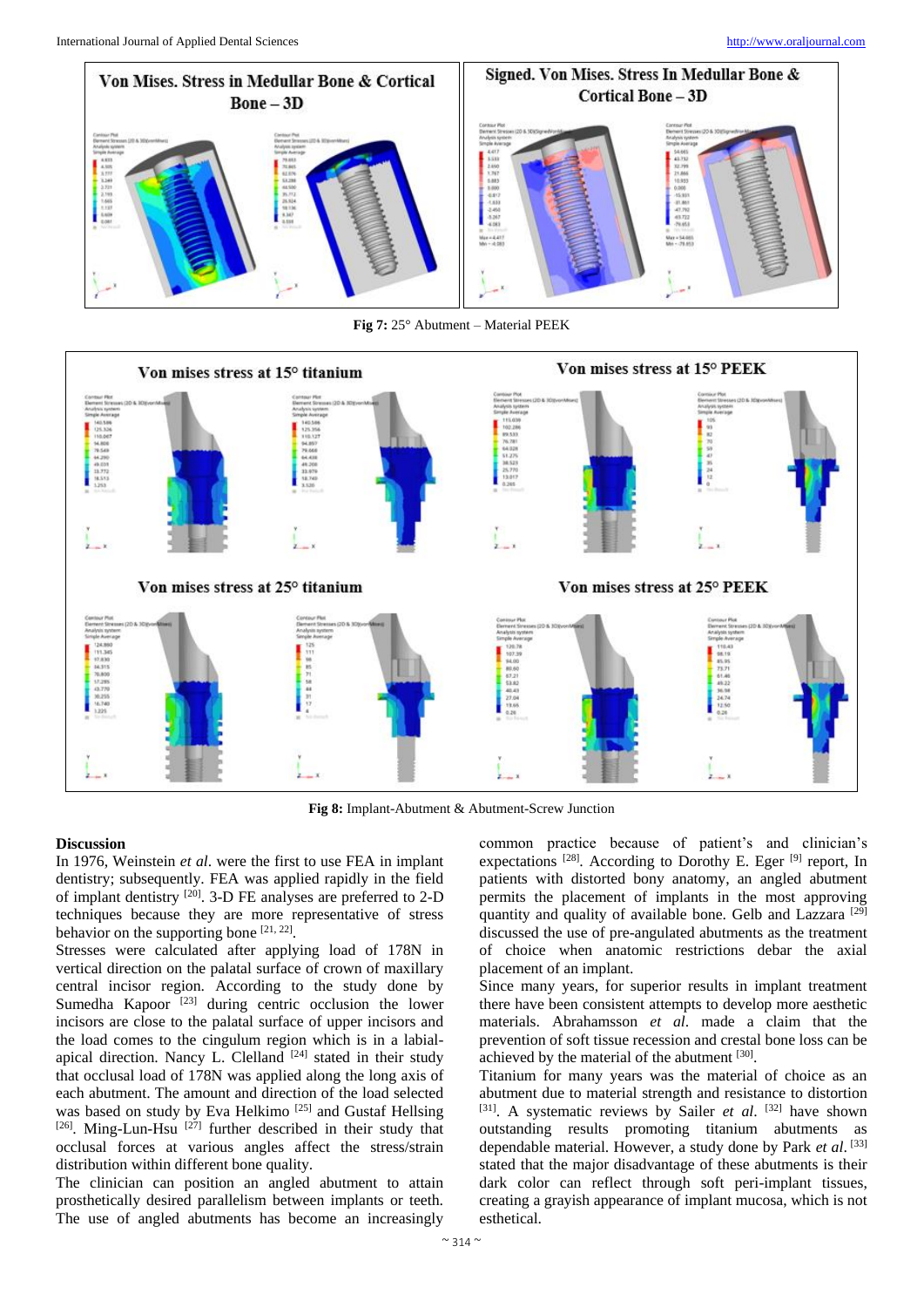Steven M. Kurtz<sup>[15]</sup> reviewed that PEEK has shown excellent results as an alternative to titanium material. Due to its high biocompatibility, PEEK has been used to make implants, provisional abutments, healing abutments, and implant-supported hybrid prostheses in dental implantology [34]. The PEEK material is a biologically inert material. According to Shariq Najeeb<sup>[35]</sup> It shows good mechanical and thermal resistance and is resistant to hydrolysis and chemical abrasion.

The current FEM study attempts to evaluate and compare von mises stress at different abutment angulation that is 15° and 25° with different abutment material ie. Titanium and PEEK. The von mises stress and signed von mises stress is evaluated in cortical and cancellous bone and also in abutment and implant.

The Max Von Mises stress in cancellous bone was 4.4Mpa and 4.49Mpa for Titanium and PEEK and for cortical bone it was  $49.74$  Mpa and  $102$  Mpa at  $15^0$  abutment angle respectively. Values for stress in  $25^{\circ}$  abutment angle in cancellous bone was 4.35Mpa and 4.83Mpa for Titanium and PEEK and 49Mpa and 79.65Mpa in cortical bone respectively, which states that when abutment angulation is increased the von mises stress in bone reduces significantly in PEEK. According to Merve TERZİ<sup>[28]</sup> stress values for bone are close to each other when using Chrome-Cobalt, Zirconium and Titanium as the abutment material, but it has a higher value when using PEEK.

While using PEEK material as abutment Maximum von-Mises stress values were obtained while using titanium as abutment minimum stress values were obtained. According to S Tekin et al. [11] the use of PEEK abutments with low-elasticity modulus, PEEK provides less stress on abutment by transmitting the stress to implant and screw. Maniamuthu Ragupathi *et al*. [36] did an *in vitro* study in which they revealed statistically insignificant wear among the two implant abutment materials after cyclic loading.

Hence, PEEK material could prove to be a feasible alternative to titanium material to use as an implant abutment depending on the clinical condition of the patients. The values for signed von mises stress at 15° abutment angle in titanium and PEEK was 2.86 and 2.98 for tension stress and 4.31 and 4.31 for compression stress and 27.38 and 57.83 for tension stress and 49.74 and 12.27 for compression stress in cancellous and cortical bone respectively. This signifies that signed von mises stress is more in cortical bone as compared to cancellous bone.

According to Koosha S  $[37]$  maxillary and mandibularbone consist of a mainly of cancellous bone and a surrounding layer of cortical bone. Young's modulus of cortical bone is higher than that of cancellous bone. Thus, the cortical bone absorbs most of the stress while the stress coming on to the cancellous bone gets distributed. Xavier E. Saab *et al*. [8] also stated that cortical bone would absorb most of the stresses. Fahimeh Hamedirad [38] did FEA study in which highest von Mises stresses were found in the cortical bone. Elasticity coefficient of cancellous bone was lower than cortical bone. For this reason, the cortical bone was compact and more resistant against changes. Consequently, the amount of stress reported in the trabecular bone was lower than the cortical bone. This similar result was also found in a study conducted by Atilla Sertgoz *et al*. [39]

For titanium and PEEK abutment material the tension and compression stress in cacellous and cortical bone was found to be 4.04Mpa, 4.41Mpa; 4.08Mpa, 4.08Mpa and 28.06Mpa, 54.66Mpa; 48.65Mpa, 79.65Mpa at 25°abutment angulation,

which also states that when we increase the abutment angulation tension stress increased while the compression stress was reduced. Danza et al. <sup>[40]</sup> studied the stress distribution around a spiral implant in D1 and D4 bone with 0°, 15° and 25° angulated abutment using 3D FEA and concluded that maximum stress was obtained in 15° angled abutment. Sumedha Kapoor<sup>[23]</sup> researched that the maximum stress was seen at 25° angulated abutment followed by 15° and 0° angled abutment under axial loading. Author also stated that the maximum stress was seen in the cortical bone.

In 15° abutment angle the von mises stress on abutment in titanium and PEEK was 140.58Mpa and 79.62Mpa and in 25° the von mises stress was 124.86Mpa and 59.87Mpa respectively. This shows that when von mises stress for titanium is significantly higher compared to that of PEEK. S Tekin *et al*<sup>11</sup> did a FEM study in which they observed that stress on the abutment was examined in all groups, it was more affected by the change of abutment material than crown material, and with the use of PEEK as abutment material with low-elasticity modulus, PEEK material provides less stress on abutment by transferring the stress to screw and implant. A randomized, controlled clinical trial conducted by Koutouzis *et al*. [41] suggested that there was no significant difference in the bone resorption and soft tissue inflammation around PEEK and titanium abutments. Merve TERZİ<sup>[28]</sup> concluded in their literature that For Abutment, PEEK received the lowest values where as Co-Cr received the highest stress values. The stress values on the abutment are affected by the elasticity Modules of the material. According to Necati Kaleli *et al*. [42] all titanium base abutments showed higher von Mises stress values under vertical loading.

The maximum von mises stress on implant at 15° abutment angulation was 102.61Mpa and 115 Mpa and for 25° it was found to be 103 Mpa and 120.77 Mpa for titanium and PEEK respectively. It can be interpreted that von mises stress on implant is more with the use of PEEK abutment material as compared to titanium abutment material. Mohamed I. El-Anwara [2] did a FEM study in which they concluded that as abutment material rigidity decreased it will absorb less energy and transfers more load to the following parts of the studied model. S Tekin [11] observed that the use of titanium abutments with more elastic modulus reduced the stresses that occurred on the implant. He also concluded that PEEK provides less stress on abutment by transmitting the stress to implant and screw.

At 15° abutment angulation the von mises stress on implant at crestal, middle and apical were 102.61Mpa, 115Mpa; 71.05Mpa, 53Mpa; 32.83Mpa, 23Mpa for titanium and PEEK abutment material respectively. At 25° the von mises stress on implant were 103Mpa, 120.77Mpa; 71Mpa, 57.69Mpa; 26Mpa, 25.97Mpa for titanium and PEEK material. It can be inferred that the young's modulus of PEEK is less due to which the stress which is occurring on to the abutment body is dissipated to the peri implant region. As a result the von mises stress is increased in PEEK abutment material at crestal, middle and apical region. As mentioned in multiple studies the stress increases with increase in abutment angulation, therefore the von mises stress at 25º abutment angulation is more as compared to 15° abutment angulation in PEEK.

The maximum von mises stress for abutment implant junction at 15° abutment angulation was 140Mpa and 115Mpa for titanium and PEEK respectively and at 25° abutment angulation the values were 125Mpa and 120Mpa. The maximum stress located on to the abutment implant junction was at abutment in case of titanium and in PEEK material it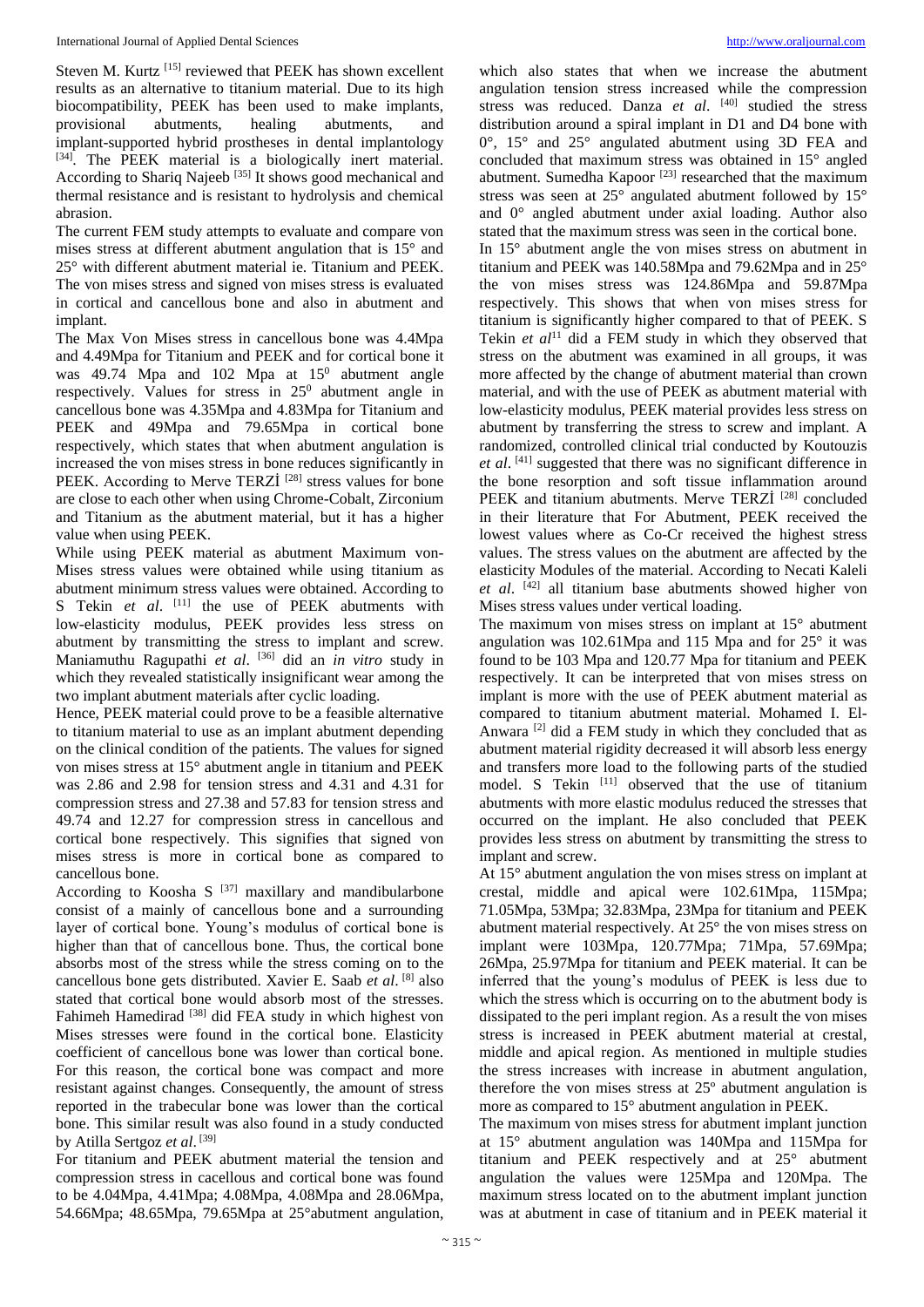was at implant. This is because the titanium abutments has more elastic modulus which reduces the stresses that occurred on the implant [11].

The maximum von mises stress for abutment screw junction at 15° abutment angulation was 140Mpa and 105Mpa for titanium and PEEK respectively and at 25° abutment angulation the values were 125Mpa and 110Mpa. The maximum stress located on to the abutment screw junction was at abutment in case of titanium and in PEEK material it was at screw. This is because PEEK provides less stress on abutment by transmitting the stress to implant and screw [11].

# **Conclusion**

#### **Based on the results obtained we can conclude that**

- 1. The maximum displacement in full model was seen prominently in PEEK due to its low young's modulus when compared with the titanium as a result the displacement can be appreciated. When the abutment angulation was increased to 25° the maximum displacement in full model increased subsequently.
- 2. The maximum stress in full model increased when abutment angulation was increased.
- 3. The maximum stress was seen in the cortical bone which surrounding the implant abutment junction because the cancellous bone has a young's modulus lower than that of cortical bone. Thus, the applied loads distribute in cancellous bone, while the cortical bone absorbs most of the stress.
- 4. The stress on abutment is more in titanium when compared to that of PEEK due to its rigidity.
- 5. The stress on implant was greater in PEEK and it increased with the increase in the abutment.
- 6. The von mises stress was more in the crestal level when compared with middle and apical level.

## **References**

- 1. Anwar MI, Azrag KE AL, Ghazy MH, Dawood LE. Influence of implant-abutment angulations and crown material on stress distribution on central incisor: A 3D FEA. Braz J Oral Sci. 2015;4(4):323-29.
- 2. Anwar MI, Fawzy UM, Mohamad HA, Tamam RA, Yousief SA. Effect of different abutment materials of implant on stress distribution using three dimensional finite element analysis. Med Res J. 2013;12(2):115-23.
- 3. Isidor F, Lang NP, Karring T, Lindhe J. Occlusal loading in implant dentistry. Proceedings of the Third European Workshop on Periodontology Implant Dentistry, 1999, 35875.
- 4. Mathieu V, Vayron R, Richard G, Lambert G, Naili S, Meningaud J. Biomechanical determinants of the stability of dental implants: Influence of the bone–implant interface properties. J Biomech. 2014;47(3):3-13.
- 5. Bidez MW, Misch CE. Force transfer in implant dentistry: Basic concepts and principles. J Oral Implantol. 1992;18(3):64-74.
- 6. Hasan I, Roger B, Heinemann F, Keilig L, Bourauel C. Influence of abutment design on the success of immediately loaded dental implants: Experimental and numerical studies. Med Eng Phys. 2012;34(7):817-25.
- 7. Atwood DA. Some clinical factors related to rate of resorption of residual ridges. J Prosthet Dent 1962;12(1):441-50.
- 8. Saab XE, Griggs JA, Powers JM, Engelmeier RL. Effect of abutment angulation on the strain on the bone around an implant in the anterior maxilla: A finite element study.

J Prosthet Dent. 2007;97(2):85-92.

- 9. Eger D, Gunsolley JC, Feldman S. Comparison of angled and standard abutments and their effect on clinical outcomes: a preliminary report. Int J Oral Maxillofac Implants. 2000;15(6):819-23.
- 10. Sethi A, Kaus T, Sochor P. The use of angulated abutments in implant dentistry: five-year clinical results of an ongoing prospective study. Int J Oral Maxillofac Implants. 2000;15(6):801-10.
- 11. Tekin S, Değer Y, Demirci F. Evaluation of the use of PEEK material in implantsupported fixed restorations by finite element analysis. Niger J Clin Pract. 2019;22(9):125-28.
- 12. Şahin S, Çehreli MC, Yalçın E. The influence of functional forces on the biomechanics of implant-supported prostheses-A review. J Dent. 2002;30(7-8):271-82.
- 13. Liebermann A, Wimmer T, Schmidlin PR, Scherer H, Löffler P, Roos M, *et al*. Physicomechanical characterization of polyetheretherketone and current esthetic dental CAD/CAM polymers after aging in different storage media. J Prosthet Dent. 2016;115(3):21- 28.
- 14. Kurtz SM. PEEK Biomaterials Handbook. 1st ed. Waltham, MA: Elsevier Science, 2012, 1-7.
- 15. Kurtz SM, Devine JN. PEEK biomaterials in trauma, orthopedic, and spinal implants. Biomaterials. 2007;28(4):845-69.
- 16. Briem D, Strametz S, Schröder K, Meenen, NM, Lehmann W, Linhart W, *et al*. Response of primary fibroblasts and osteoblasts to plasma treated polyetheretherketone (PEEK) surfaces. J Mater Sci Mater Med. 2005;16(7):671-7.
- 17. Korn P, Elschner C, Schulz MC, Range U, Mai R, Scheler U. MRI and dental implantology: Two which do not exclude each other. Biomaterials. 2015;53:634-45.
- 18. Gultekin BA, Gultekin P, Yalcin S. Application of finite element analysis in implant dentistry. Intech Open Access Publisher. 2012;11(6):85-91.
- 19. Bevilacqua M, Tealdo T, Menini M, Pera F, Mossolov A, Drago C. The influence of cantilever length and implant inclination on stress distribution in maxillary implantsupported fixed dentures. J Prosthet Dent. 2011;105(1):5- 13.
- 20. Premnath K, Sridevi J, Kalavathy N, Nagaranjani P, Sharmila RN. Evaluation of Stress Distribution in Bone of Different Densities Using Different Implant Designs: A Three-Dimensional Finite Element Analysis. J Indian Prosthodont Soc. 2013 Dec;13(4):555-59.
- 21. Darbar UR, Huggett R, Harrison A. Stress analysis techniques in complete dentures. J Dent. 1994;22(5):259- 64.
- 22. Cift¸ci Y, Canay S. Stress distribution on the metal framework of the implant supported fixed prosthesis using different veneering materials. Int J Prosthodontics. 2001;14(5):406-11.
- 23. Kapoor S, Rodrigues S. Evaluation of Stress Generated with Different Abutment Materials and Angulations under Axial and Oblique Loading in the Anterior Maxilla: Three-Dimensional Finite Element Analysis. International Jo. of Dentistry. 2021;7:1-11.
- 24. Clelland NL, Lee JK, Bimbenet OC, Branthy WA. A Three-Dimensional Finite Element Stress Analysis of led Abutments for an Implant Place 8 in the Anterior Maxilla. J Prosthod. 1995;4(2):95-100.